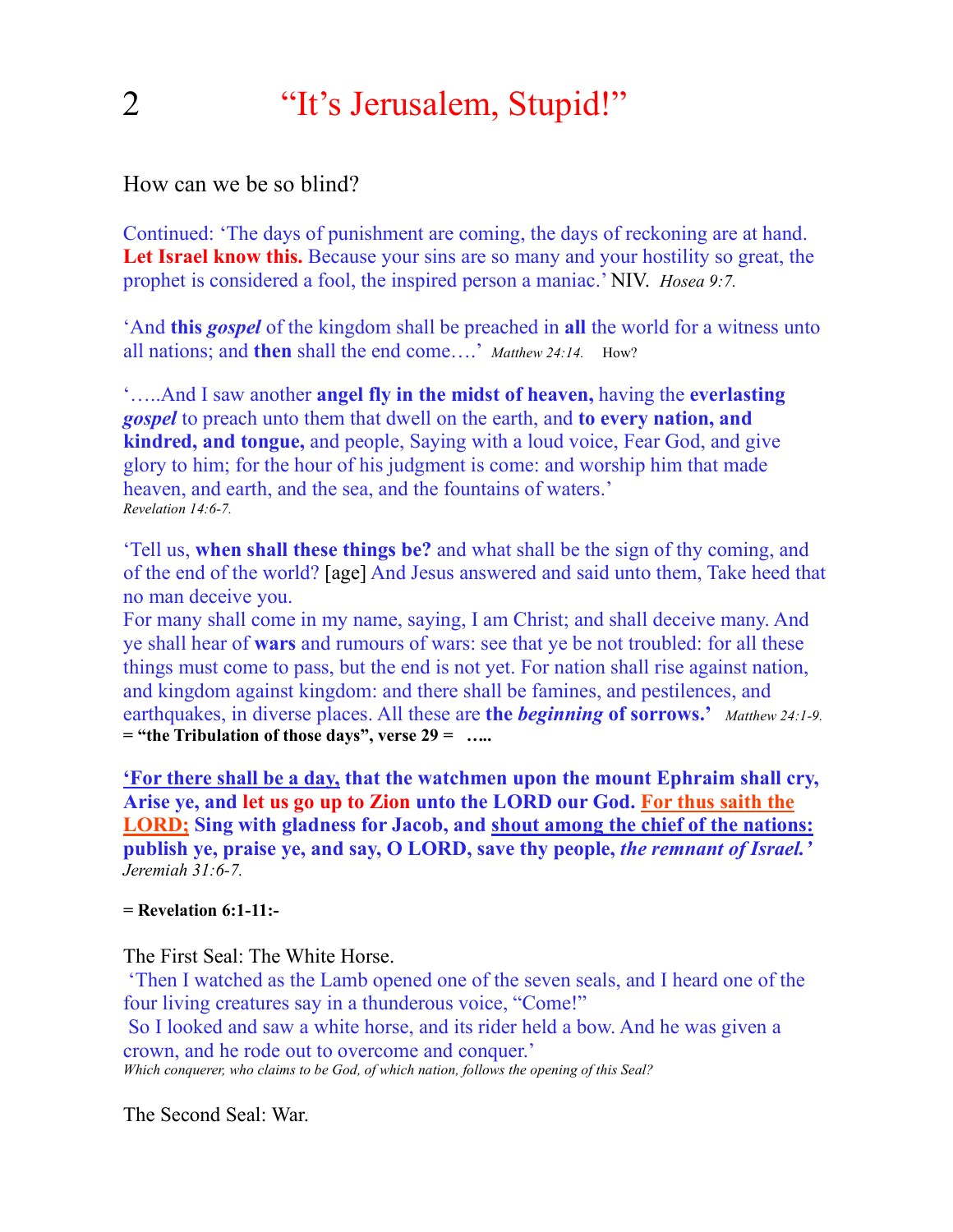'And when the Lamb opened the second seal, I heard the second living creature say, "Come!" Then another horse went forth. It was bright red, and its rider was granted permission **to take away peace from the earth** and to make men slay one another. And he was given a great sword.'

*This is the time of Jacob's Trouble, Jeremiah 30:7, the time of "peace, peace but there is no peace", when Ephraim and Manasseh are defeated and invaded, and it is too late then to recognise our responsibility to come out of those nations to carry out God's command in Jeremiah 31:6-9, for world war sees the end of civilian air travel.* 

## The Third Seal: Famine

'And when the Lamb opened the third seal, I heard the third living creature say, "Come!" Then I looked and saw a black horse, and its rider held in his hand a pair of scales. And I heard what sounded like a voice from among the four living creatures, saying, "A quart of wheat for a denarius, and three quarts of barley for a denarius, and do not harm the oil and wine."'

## The Fourth Seal: Death

'And when the Lamb opened the fourth seal, I heard the voice of the fourth living creature say, "Come!" Then I looked and saw a pale green horse. Its rider's name was Death, and Hades followed close behind. And they were given authority over a fourth of the earth, to kill by sword, by famine, by plague, and by the beasts of the earth.'

## The Fifth Seal: The Martyrs

'And when the Lamb opened the fifth seal, I saw under the altar the souls of those who had been slain for the word of God and for the testimony they had upheld. And they cried out in a loud voice, "How long, O Lord, holy and true, until You avenge our blood and judge those who dwell upon the earth?" Then each of them was given a white robe and told to rest a little while longer, until the **full number** of their fellow servants, their brothers, were killed, just as they had been killed.'

'….. and the people of the prince that shall come shall destroy the city and the sanctuary; and the end thereof shall be with a flood, and unto the end of the war desolations are determined. **A**nd he shall confirm the covenant with many for one week: [7 years] **and in the midst of the week he shall cause the sacrifice and the oblation to cease,** and for the overspreading of abominations he shall make it desolate, even until the consummation, and that determined shall be poured upon the desolate.' *Daniel 9:26-27.*

'…..When ye therefore shall see the abomination of desolation, spoken of by Daniel the prophet, stand in the holy place, (whoso readeth, let him understand:) **Then** let them which be **in Judaea** flee into the mountains:' *Matthew 24:15-16.*